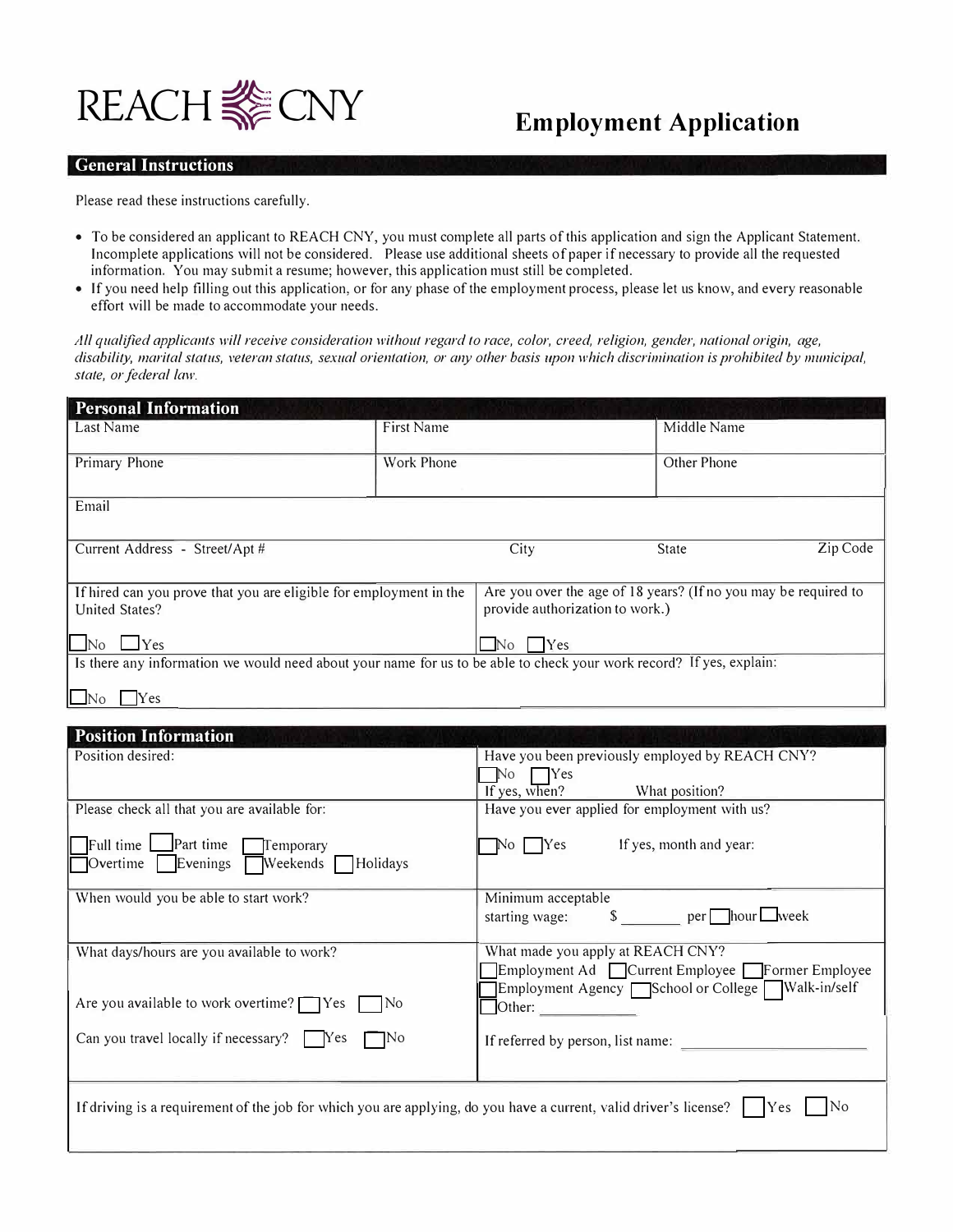# **Employment History**

| Begin with your most current or recent position. Although a resume may be submitted, you must complete this section. If you have |  |
|----------------------------------------------------------------------------------------------------------------------------------|--|
| had additional employers, please attach another sheet of paper containing the same information as asked for below.               |  |

| 1. Name of Employer | Location (Address, City, State, Zip) |                                |                 | Phone                                |
|---------------------|--------------------------------------|--------------------------------|-----------------|--------------------------------------|
| Date Started        |                                      | <b>Starting Position Title</b> |                 | <b>Ending/Current Position Title</b> |
| Date Left           |                                      | Supervisor Name & Title        |                 | Reason for Leaving                   |
| Responsibilities:   |                                      |                                | If no, explain: | May we contact this employer? Yes No |

| 2. Name of Employer | Location (Address, City, State, Zip) |                                |                 | Phone                                |
|---------------------|--------------------------------------|--------------------------------|-----------------|--------------------------------------|
| Date Started        |                                      | <b>Starting Position Title</b> |                 | <b>Ending/Current Position Title</b> |
| Date Left           |                                      | Supervisor Name & Title        |                 | Reason for Leaving                   |
| Responsibilities:   |                                      |                                | If no, explain: | May we contact this employer? Yes No |

| 3. Name of Employer | Location (Address, City, State, Zip) |                                |                 | Phone                                  |
|---------------------|--------------------------------------|--------------------------------|-----------------|----------------------------------------|
| Date Started        |                                      | <b>Starting Position Title</b> |                 | <b>Ending/Current Position Title</b>   |
| Date Left           |                                      | Supervisor Name & Title        |                 | Reason for Leaving                     |
| Responsibilities:   |                                      |                                | If no, explain: | May we contact this employer? $Yes$ No |

| 4. Name of Employer | Location (Address, City, State, Zip) |                                |                 | Phone                                                                     |
|---------------------|--------------------------------------|--------------------------------|-----------------|---------------------------------------------------------------------------|
| Date Started        |                                      | <b>Starting Position Title</b> |                 | Ending/Current Position Title                                             |
| Date Left           |                                      | Supervisor Name & Title        |                 | Reason for Leaving                                                        |
| Responsibilities:   |                                      |                                | If no, explain: | May we contact this employer? $\Gamma$ $\sim$ $\sim$ $\sim$ $\sim$ $\sim$ |

| 4. Name of Employer | Location (Address, City, State, Zip) |                                |                 | Phone                                                    |
|---------------------|--------------------------------------|--------------------------------|-----------------|----------------------------------------------------------|
| Date Started        |                                      | <b>Starting Position Title</b> |                 | Ending/Current Position Title                            |
| Date Left           |                                      | Supervisor Name & Title        |                 | Reason for Leaving                                       |
| Responsibilities:   |                                      |                                | If no, explain: | May we contact this employer? $\bigcap$ Yes $\bigcap$ No |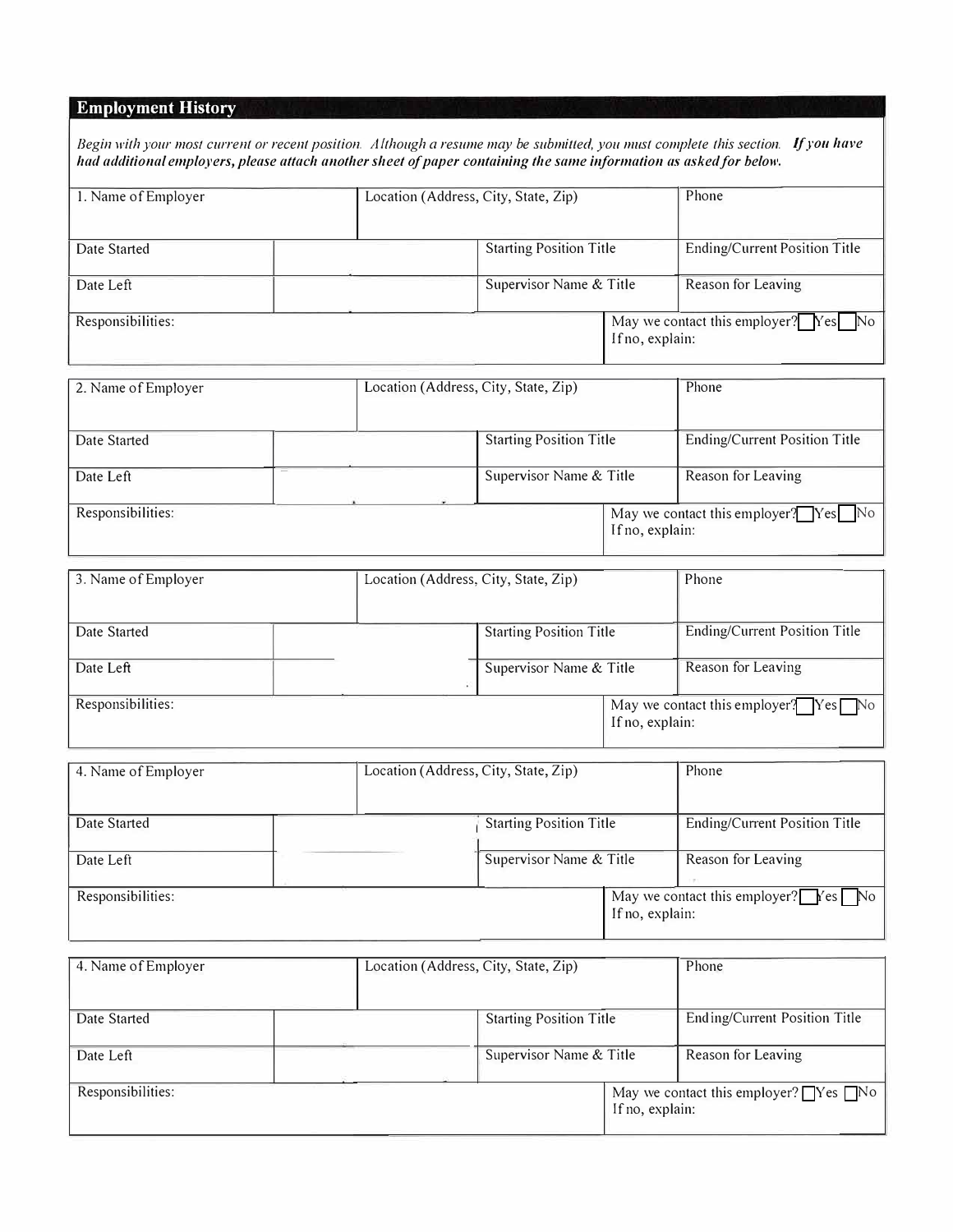| <b>Other History</b>                                                                                       |                                                                |
|------------------------------------------------------------------------------------------------------------|----------------------------------------------------------------|
| Have you ever been fired from a position or otherwise asked to<br>$resign?$ No Yes If yes, please explain: | Please describe any military service you had, including dates: |
| Have you had any employment that is not listed on the previous<br>Yes If yes, please explain.<br>page?     |                                                                |

| <b>Education</b>        |                        |                                   |                 |
|-------------------------|------------------------|-----------------------------------|-----------------|
|                         | School Name & Location | Degree Earned                     | Course of Study |
| High School             |                        | <b>GED</b><br>Diploma<br>None     |                 |
| Business/Trade/Tech     |                        | List:<br>None                     |                 |
| nical                   |                        |                                   |                 |
| College                 |                        | Associate<br>Bachelor<br>None     |                 |
| <b>Graduate Studies</b> |                        | Other (explain)<br>Master<br>None |                 |

## **' Training**

Please describe any training you have had that would be relevant to the job for which you are applying:

# **Special Skills**

Please list any skills or accreditations you possess that are not reflected elsewhere in this application (special license and/or business certification)

# **Additional Information**

Please tell us anything else that may help us with our hiring decision: